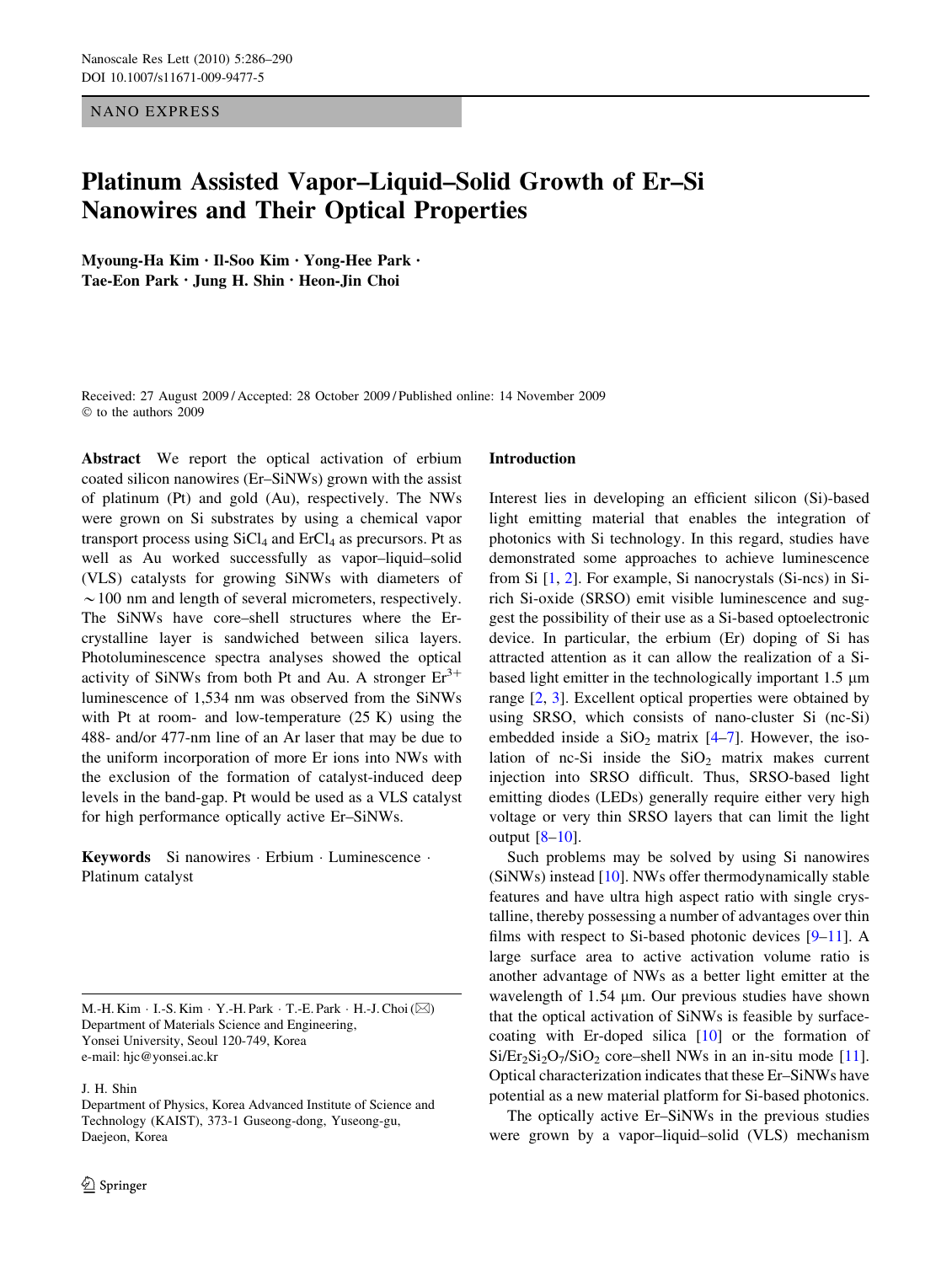<span id="page-1-0"></span>with the assist of Au as a catalyst. In fact, Au has been exclusively used as VLS catalyst for SiNWs. Meanwhile, recent studies indicated that Au atoms could remain in the NWs [[12,](#page-4-0) [13\]](#page-4-0). Unfortunately, Au is deep-level impurities in Si, and, thus, may harm the optical properties of Er–SiNWs [[14,](#page-4-0) [15\]](#page-4-0). Herein, we report on the optical activation of Er–SiNWs grown with Pt as a VLS catalyst. We investigated Pt because it does not make deep level in the Si band-gap and, thus, will not degrade the optical properties of Er–SiNWs [\[15–17](#page-4-0)]. Our investigation showed that Pt works successfully as a VLS catalyst for Er–SiNWs. Pt also enables better optical properties than those of Er–SiNWs grown with Au.

### Experimental Procedure

We synthesized vertically aligned Er–SiNWs on Si (111) substrates coated with Pt or Au (for comparison) as a VLS catalyst by a CVD process employing Si tetrachloride (SiCl<sub>4</sub>, Alfa, 99.999%) as the Si source  $[18]$  $[18]$ . Erbium trichloride (ErCl<sub>3</sub>, Aldrich, 99.9%) powder placed in quartz susceptor was inserted into the center of a quartz tube at intervals of 1 in. The substrates were also placed in the quartz tube at a distance of 1 in. from the  $E<sub>13</sub>$ powders. Carrier gas transfers the source precursor through a bubbler to the quartz reactor, and  $H_2$  is then introduced into the system at a flow rate of 20 sccm.  $H_2$ (100 sccm) and Ar (100 sccm) gas were used as diluent gases, which regulate the concentration of the mixture containing SiCl4 vapor and carrier gas. Typically, the system was heated to  $900-1,000$  °C and maintained for 30 min as the flow of  $SiCl<sub>4</sub>$  then cooled to room temperature. We observed the NWs by using a scanning electron microscope (SEM) and transmission electron microscopy (TEM). The photoluminescence (PL) spectra were measured using either the 488- and/or 477-nm line of an Ar laser, a grating monochromator, a thermoelectrically cooled InGaAs diode, and the standard lock-in technique. The low-temperature measurements were made using a closed-cycle cryostat.

#### Results and Discussion

Figure 1a, b shows an SEM image of SiNWs grown on the substrate. The NWs vertically grew with the diameter ranging from 80 to 150 nm and lengths of  $\sim$  10  $\mu$ m, respectively. It is known that the epitaxial relationship between the substrate and NWs attributes to the vertical growth of NWs [\[19](#page-4-0)] and, thus, both catalysts should yield epitaxial interfaces between the NWs and substrate. The inset images show the liquid globules at the tips of the



Fig. 1 SEM images of Er–SiNWs grown with a Pt- and b Aucatalyst. Inset shows the alloy globule at the tip of Er–SiNWs. c TEM image of an individual Er–SiNW grown with Pt, showing the core– shell structure with shell layer conducted with *\*2 nm Er-rich crystalline layer within amorphous  $SiO_x$  layer. Inset shows HR-TEM image of SiNWs showing the single crystalline nature of Er– SiNWs with Er-crystalline layers with 1–2 nm within amorphous  $SiO<sub>x</sub>$  shell

NWs, indicating the success of both metals as a VLS catalyst [[18\]](#page-4-0).

Figure 1c is a typical TEM image of an individual Er– SiNW grown with Pt. The outer sheath of the NWs consists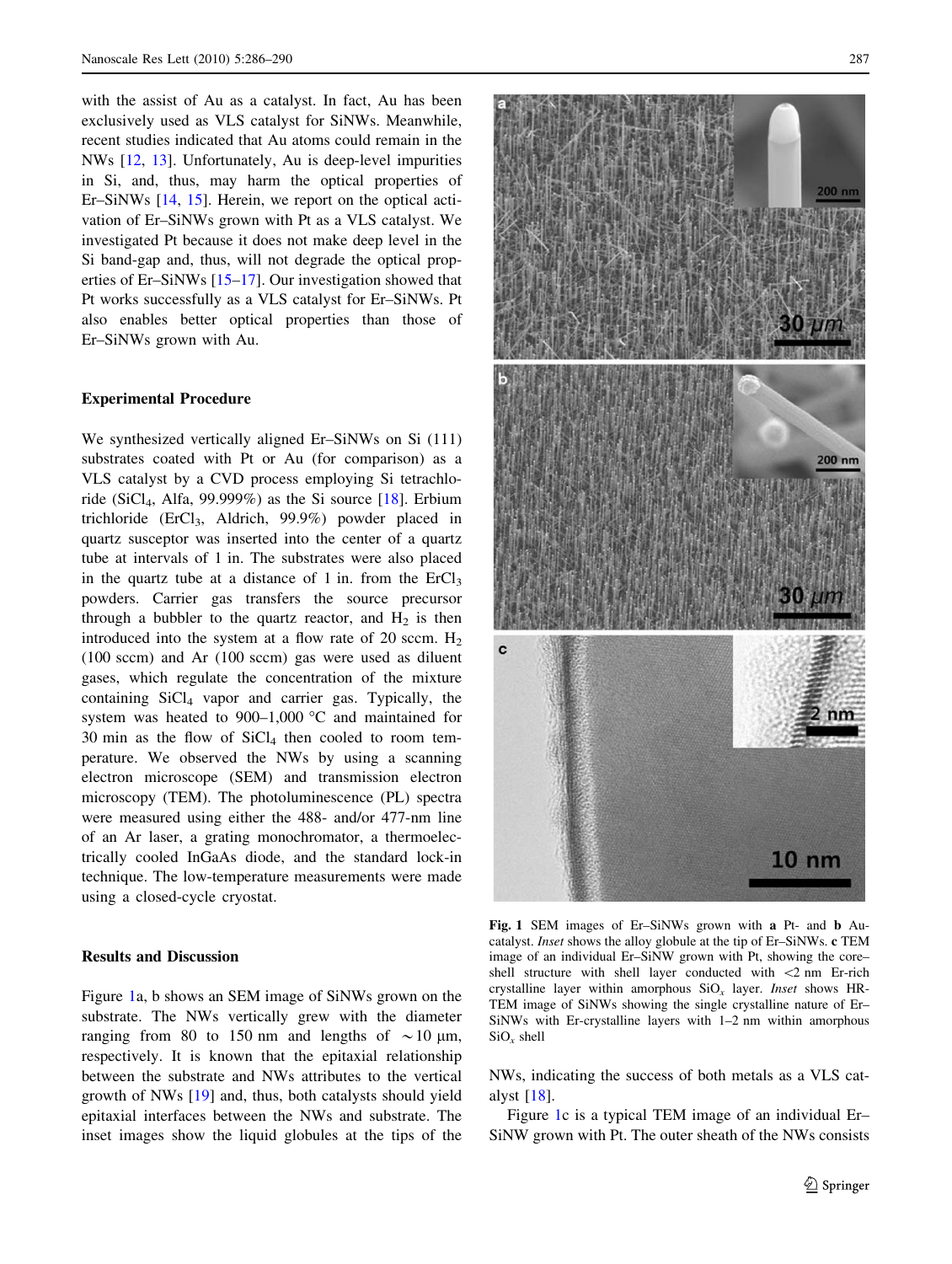of a trilayer with nanometer-thin shells. An energy dispersive spectroscopy (EDS) analysis of the surface region indicates the presence of Er, Si, and O in the surface layer, and a high-resolution TEM image of the surface region shows the presence of a single-crystalline layer sandwiched between nanometer-thin amorphous silica shells (Fig. [1c](#page-1-0)). This core–shell structure is the same as the structures of the Er–SiNWs with the Au catalyst that we have reported [\[11](#page-4-0)]. It indicates that both Pt and Au catalyst work as catalysts for core–shell structure Er–SiNWs. The formation of core– shell structures in a one-step fabrication process implies that the heterostructure is formed via a self organization process by a spontaneous phase separation in the Er–Si–O alloy system. As suggested in our previous study, the formation of the core–shell seems driven by the different solubility of Er between liquid catalyst and solid NWs. In the VLS mechanism, both Si and Er are supplied to the catalyst in supersaturation. Since Er and Si have solubility to Pt or Au [\[20](#page-4-0), [21\]](#page-4-0), respectively, Er can precipitate at the interface between the catalyst and the growing NWs. However, Er has an extremely low solubility in Si due to large atomic size and is thus segregated to the surface in the Er-crystalline phase [[22\]](#page-4-0).

Figure 2 shows the PL spectra of the Er–SiNWs array measured at room temperature using the 488- and/or 477-nm line of an Ar laser. The 488-nm line is directly absorbed by  $Er^{3+}$  ion, and the 477-nm line is absorbed only by SiNWs and not directly by  $Er^{3+}$  ion. Figure 2a shows the PL spectra of the Er–SiNWs using the 488-nm line. Both NWs emitted a spectrum centered at 1,534 nm. This indicates that  $Er^{3+}$  ions are successfully incorporated into the NWs, as proposed by previous studies [[6–11\]](#page-4-0). The intensity from NWs with Pt was approximately two times higher than that of Au. The intensity of the luminescence spectrum from  $Er^{3+}$  ions primary depends on the Er content under characterization. As shown in Fig. [1](#page-1-0), the density of Er-SiNWs with Pt (1.89  $\times$  10<sup>7</sup>/cm<sup>2</sup>) was lower than that of NWs with Au  $(2.56 \times 10^7/\text{cm}^2)$ . Therefore, the stronger intensity in Er–SiNWs with Pt may be due to the incorporation of more Er ions into NWs. In fact, the core–shell structure of both Er–SiNWs is almost the same as c.a. 1 nm of Er-layers. Thus, the amount of Er incorporated into individual NWs would be almost the same. Meanwhile, we found in the course of characterization that the Er–SiNWs samples with Pt showed the more homogeneous optical activity through the area under investigation. This implies that Pt produced Er–SiNWs more uniformly over the substrate and is ascribed to the stronger intensities.

Figure 2b shows the PL spectra using the 477-nm line. A luminescence appeared centered at 1,530 nm from the SiNWs, indicating an energy transfer from the SiNWs to the  $Er^{3+}$  ions in both cases [[10\]](#page-4-0). In the case of 477-nm line,



Fig. 2 The PL spectra of the Er–SiNWs array with Pt and Au, respectively, measured at room temperature using the a 488- and/or b 477-nm line of an Ar laser

the intensity of the PL spectrum from the NWs with Pt is approximately three times stronger than with Au. This implies that, in addition to the incorporation of more Er ions into NWs, a more efficient energy transfer occurs in Er–SiNWs grown with Pt. The results shown in Fig. 2, thus, indicate that Pt enables the preparation of optically more active Er–SiNWs by incorporating  $Er<sup>3+</sup>$  ions uniformly and more efficient energy transfer from NWs to  $Er<sup>3+</sup> ions.$ 

It is difficult to clearly address why more Er ions are uniformly incorporated into SiNWs with Pt than that with Au because it happens in a complex VLS process. Three phases, two interfaces (that is, vapor–liquid and liquid– solid interfaces), and chemical reactions are involved [[23\]](#page-4-0) in the VLS process. In terms of kinetics, it consists of four main steps: (1) mass-transport in the gas phase, (2) chemical reaction on the vapor–liquid interface, (3) diffusion in the liquid phase, and (4) incorporation of atoms in a crystal lattice [[18,](#page-4-0) [23–25](#page-4-0)]. Nevertheless, an explanation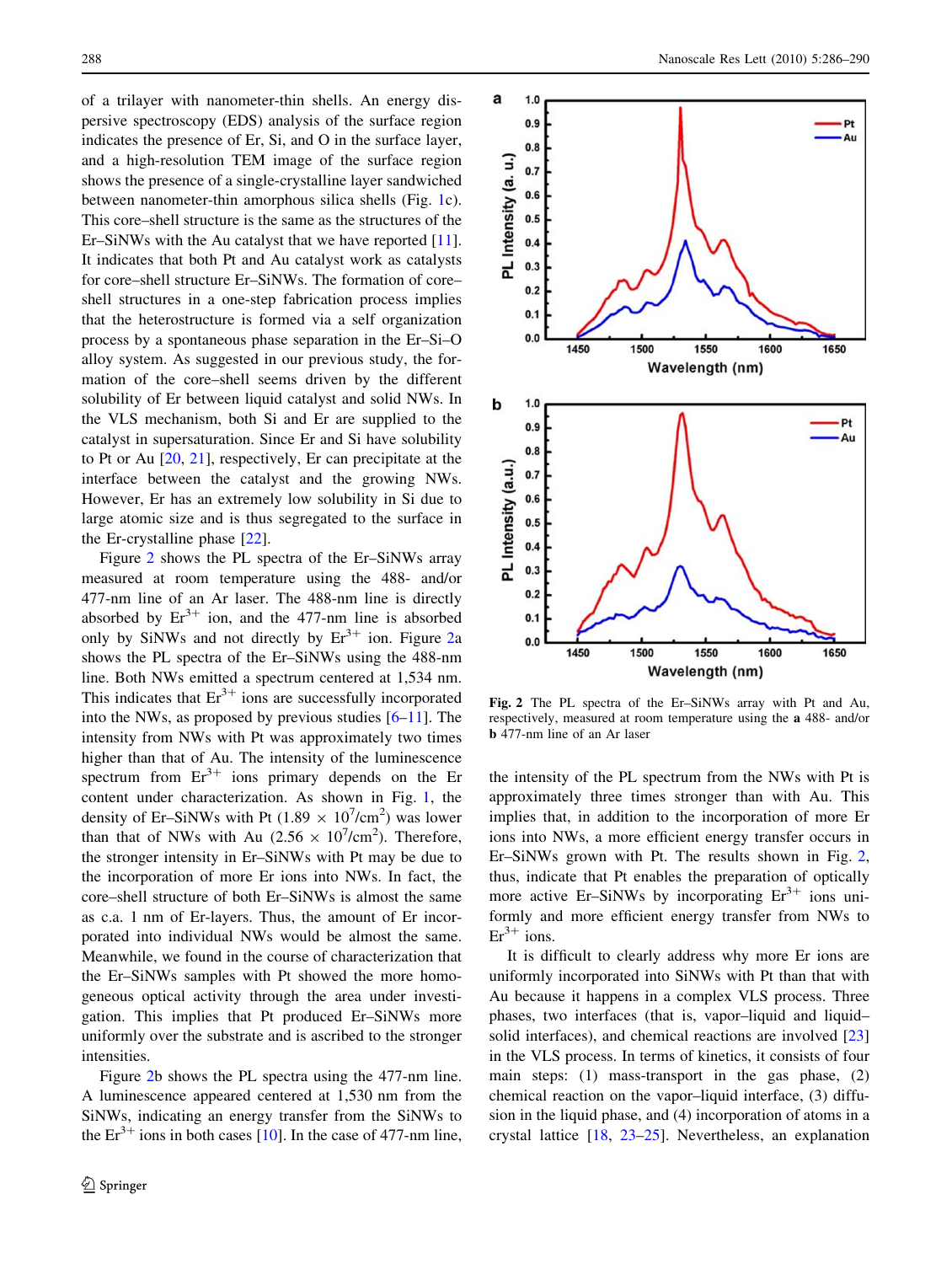may be possible. According to the kinetics of the VLS process [\[23](#page-4-0)] and our previous study on the formation of Er shells on the SiNWs [[11\]](#page-4-0), the mechanism of incorporation of Er into the NWs could be schemed as dissolving Er into liquid catalyst and precipitates on the surface of NWs [[11,](#page-4-0) [22](#page-4-0)]. In this mechanism, the amount of  $Er^{3+}$  ions incorporated into NWs may relate to the difference of solubility of Er for liquid Si in catalyst compare to that for solid Si in NWs. Meanwhile, Si-rich globule was formed when using the Pt catalyst, while an Au-rich globule was formed when using the Au catalyst [[18\]](#page-4-0). This compositional difference may be the differential solubility of Si in Pt and Au. Specifically, the solubility of Si in Au is 18.6 at.% [\[9](#page-4-0)], whereas in Pt it is as high as  $67$  at.% [\[26](#page-4-0)] at their eutectic points. Therefore, it is possible that the Pt catalyst under a liquid state has a Si-rich composition. Since the incorporation of Er into NWs through catalyst is related to the difference in solubility of Er between liquid and solid Si in catalyst and NWs, respectively [\[11](#page-4-0)], Pt catalyst that can dissolve the more Si as compare to Au catalyst could incorporate the more Er into SiNWs.

Meanwhile, the more efficient energy transfer may relate to the contamination of the catalyst component in the SiNWs. Recent studies have indicated that Au can be incorporated into NWs in the course of VLS growth [[12,](#page-4-0) [13](#page-4-0)] and, thus, Pt would do. Figure 3 illustrates the energy transfer mechanism for the activation of  $Er^{3+}$  ions in the Er–SiNWs by 477-nm line. Figure 3a illustrates the energy transfer from SiNWs to  $Er^{3+}$  ion without trap levels in the NWs. The SiNWs absorbs the photon energy from 477-nm line, and the electrons excite from the valence band (VB) to the conduction band (CB). Then, the recombination of the electrons in the CB with holes in the VB yields emissions of  $\sim 0.8$  eV. Since the 0.8 eV energy couples well with the  $^{4}I_{13/2}$  level of the Er, energy transfers to the Er ions and excites it. Since Pt does not form deep level in the Si band-gap, it does not hinder the energy transfer illustrated in Fig. 3a, even if it exists in the NWs. In fact, Pt forms trap level at  $E_v + 0.03$  eV and  $E_c$  -0.23 eV a donor and /or acceptor level in Si [\[17](#page-4-0)]; however, it does not hinder the energy transfer to activate the  $Er^{+3}$  ions. On the other hand, Au forms two deep trap levels in Si. The two Au-related trap levels at energies of  $E_v + 0.35$  eV and  $E_v + 0.53$  eV were identified as a donor and an acceptor level, respectively [[14](#page-4-0)]. As illustrated in Fig. 3b, the trap levels absorb the energy that should transfer from Si to  $Er^{+3}$  ions and would degrade the optical properties.

Figure 4 shows the PL spectrum of the Er–SiNWs measured at 25 K using the 488-nm line of an Ar laser. A typical  $Er^{3+}$  luminescence centering around 1,534 nm was observed. The spectral width of observable peaks is limited by the system resolution, which was 1.5 nm. It is



Fig. 3 Schematic of the energy transfer mechanisms of Er–SiNWs a without deep level and b with deep level possibly induced by Au



Fig. 4 The PL spectrum of the Er–SiNWs array grown with Pt catalyst measured at 25 K using the 488-nm line of an Ar laser. The inset shows the PL spectrum of the Er–SiNWs grown with Au catalyst

noted that some additional luminescent peaks located at 1,530, 1,534, 1,542, 1,547, 1,561, and 1,563 nm, respectively, appear for the Er–SiNWs with Pt. As the intra-4f transition of rare earth ions are forbidden transitions that are allowed because of parity mixing by the crystal field, such sharp, well-defined peaks as seen in Fig. 4 indicate that the  $Er<sup>3+</sup>$  ions are located in welldefined sites in a crystalline environment [\[22](#page-4-0)], as shown in Fig. [1](#page-1-0)c.